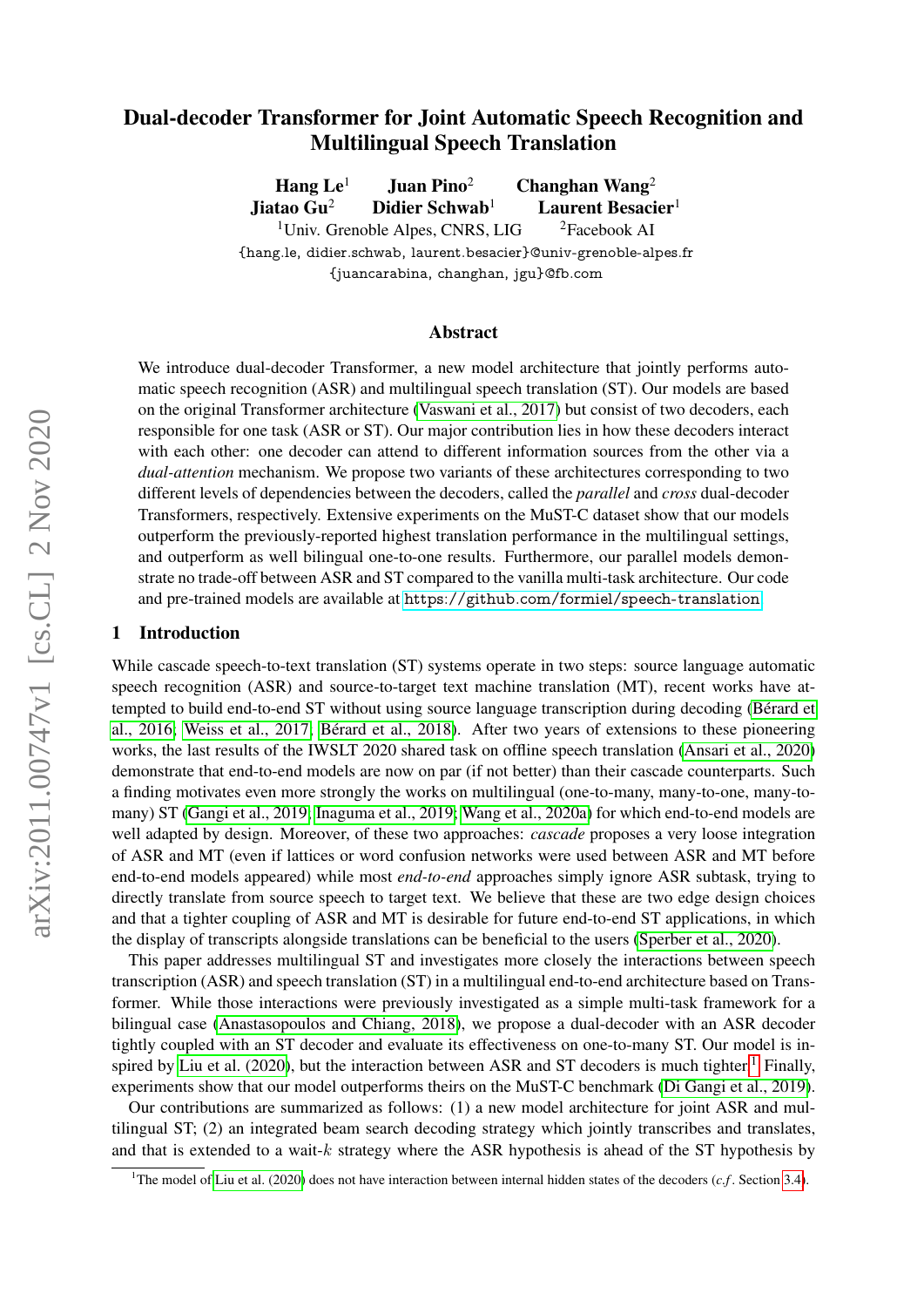<span id="page-1-0"></span> $k$  tokens and vice-versa; and (3) competitive performance on the MuST-C dataset in both bilingual and multilingual settings and improvements on previous joint ASR/ST work.

# 2 Related Work

Multilingual ST Multilingual translation [\(Johnson et al., 2016\)](#page-10-5) consists in translating between different language pairs with a single model, thereby improving maintainability and the quality of low resource languages. [Gangi et al. \(2019\)](#page-10-2) adapt this method to one-to-many multilingual speech translation by adding a language embedding to each source feature vector. They also observe that using the source language (English) as one of the target languages improves performance. [Inaguma et al. \(2019\)](#page-10-3) simplify the previous approach by prepending a target language token to the decoder and apply it to one-to-many and many-to-many speech translation. They do not investigate many-to-one due to the lack of a large corpus for this. To fill this void, [Wang et al. \(2020a\)](#page-11-1) release the CoVoST dataset for ST from 11 languages into English and demonstrate the effectiveness of many-to-one ST.

Joint ASR and ST Joint ASR and ST decoding was first proposed by [Anastasopoulos and Chiang](#page-9-1) [\(2018\)](#page-9-1) through a multi-task learning framework. [Chuang et al. \(2020\)](#page-10-6) improve multitask ST by using word embedding as an intermediate level instead of text. A two-stage model that performs first ASR and then passes the decoder states as input to a second ST model was also studied previously [\(Anastasopou](#page-9-1)[los and Chiang, 2018;](#page-9-1) [Sperber et al., 2019\)](#page-11-4). This architecture is closer to cascaded translation while maintaining end-to-end trainability. [Sperber et al. \(2020\)](#page-11-2) introduce the notion of consistency between transcripts and translations and propose metrics to gauge it. They evaluate different model types for the joint ASR and ST task and conclude that end-to-end models with coupled inference procedure are able to achieve strong consistency. In addition to existing models having coupled architectures, they also investigate a model where the transcripts are concatenated to the translations, and the shared encoder-decoder network learns to predict this concatenated outputs. It should be noted that our models have lower latency compared to this approach since the concatenation of outputs makes the two tasks sequential in nature. Our work is closely related to that of [Liu et al. \(2020\)](#page-11-3) who propose an *interactive attention* mechanism which enables ASR and ST to be performed synchronously. Both ASR and ST decoders do not only rely on their previous outputs but also on the outputs predicted in the other task. We highlight three differences between their work and ours: (a) we propose a more general framework in which [\(Liu et al., 2020\)](#page-11-3) is a special case; (b) tighter integration of ASR and ST is proposed in our work; and (c) we experiment in a multilingual ST setting while previous works on joint ASR and ST only investigated bilingual ST.

# 3 Dual-decoder Transformer for Joint ASR and Multilingual ST

We now present the proposed dual-decoder Transformer for jointly performing ASR and multilingual ST. Our models are based on the Transformer architecture [\(Vaswani et al., 2017\)](#page-11-0) but consist of two decoders. Each decoder is responsible for one task (ASR or ST). The intuition is that the problem at hand consists in solving two different tasks with different characteristics and different levels of difficulty (multilingual ST is considered more difficult than ASR). Having different decoders specialized in different tasks may thus produce better results. In addition, since these two tasks can be complementary, it is natural to allow the decoders to help each other. Therefore, in our models, we introduce a *dual-attention* mechanism: in addition to attending to the encoder, the decoders also attend to each other.

# 3.1 Model overview

The model takes as input a sequence of speech features  $\mathbf{x} = (x_1, x_2, \dots, x_{T_x})$  in a specific *source* language (*e.g*. English) and outputs a transcription  $y = (y_0, y_1, \dots, y_{T_y})$  in the same language as well as translations  $z_1, z_2, \ldots, z_M$  in M different *target* languages (*e.g.* French, Spanish, *etc.*). When  $M = 1$ , this corresponds to joint ASR and bilingual ST [\(Liu et al., 2020\)](#page-11-3). For simplicity, our presentation considers only a single target language with output  $z = (z_0, z_1, \dots, z_{T_z})$ . All results, however, apply to the general multilingual case. In the sequel, denote  $y_{< t} \triangleq (y_0, y_1, \ldots, y_{t-1})$  and  $y_{> t} \triangleq (y_{t+1}, y_{t+2}, \ldots, y_{T_y})$  $(y_t$  is included if "<" and ">" are replaced by " $\leq$ " and " $\geq$ " respectively). In addition, assume that  $y_t$  is ignored if t is outside of the interval  $[0, T_y]$ . Notations apply to z as well.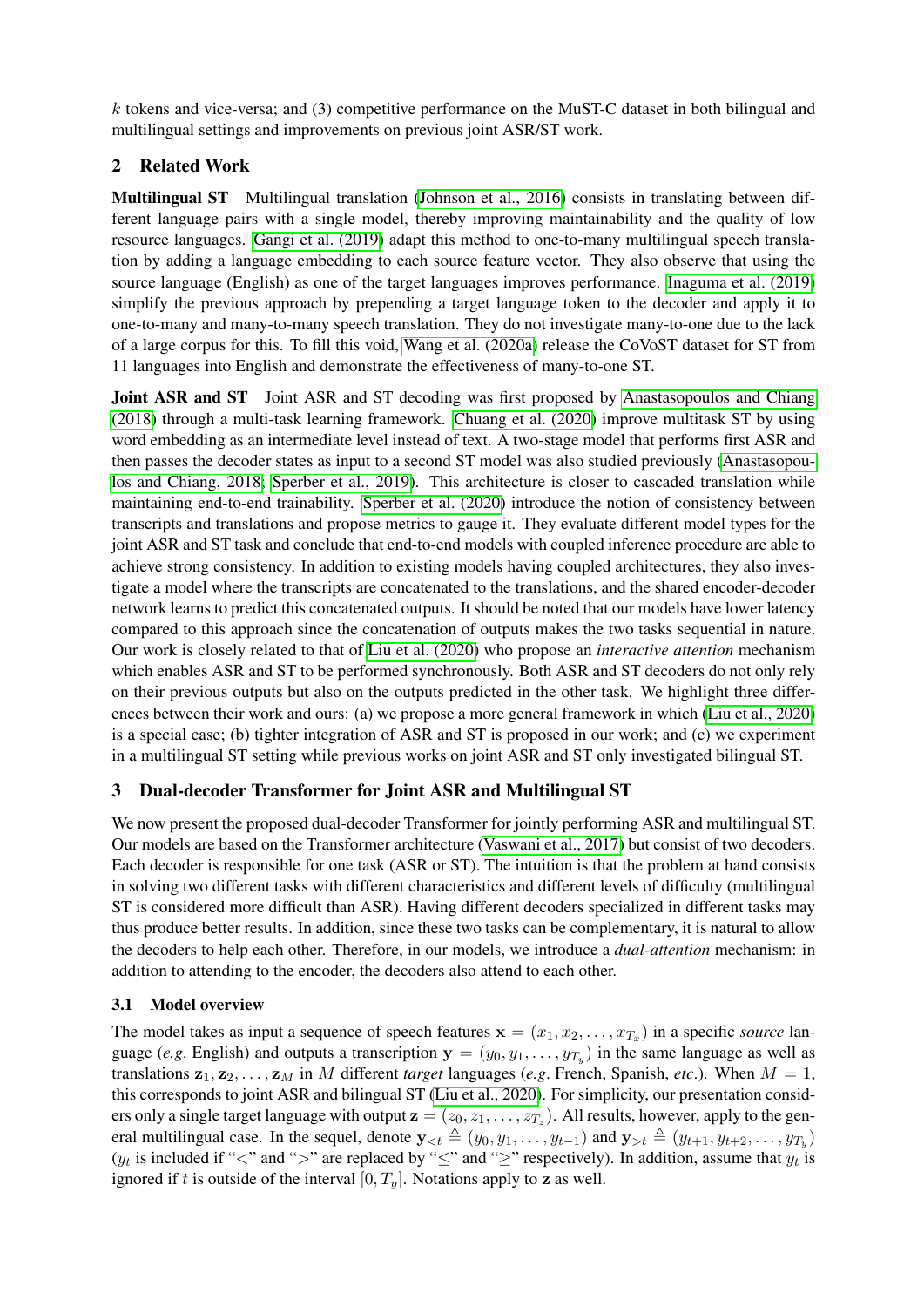<span id="page-2-6"></span>The dual-decoder model jointly predicts the transcript and translation in an autoregressive fashion:

<span id="page-2-4"></span><span id="page-2-2"></span><span id="page-2-1"></span><span id="page-2-0"></span>
$$
p(\mathbf{y}, \mathbf{z} \mid \mathbf{x}) = \prod_{t=0}^{\max(T_y, T_z)} p(y_t, z_t \mid \mathbf{y}_{< t}, \mathbf{z}_{< t}, \mathbf{x}). \tag{1}
$$

A natural model would consist of a single decoder followed by a softmax layer. However, even if the capacity of the decoder were large enough for handling both ASR and ST generation, a single softmax would require a very large joint vocabulary (with size  $V_yV_z$  where  $V_y$  and  $V_z$  are respectively the vocabulary sizes for y and z). Instead, our dual-decoder consists of two sub-decoders that are specialized in producing outputs tailored to the ASR and ST tasks separately. Formally, our model predicts the next output tokens  $(\hat{y}_s, \hat{z}_t)$  (where  $1 \leq s \leq T_y, 1 \leq t \leq T_z$ ) given a pair of previous outputs  $(\mathbf{y}_{\leq s}, \mathbf{z}_{\leq t})$  as:

$$
\mathbf{h}_s^y, \mathbf{h}_t^z = \text{DECODER}_{\text{dual}}(\mathbf{y}_{< s}, \mathbf{z}_{< t}, \text{ENCODER}(\mathbf{x})) \in \mathbb{R}^{d_y} \times \mathbb{R}^{d_z},\tag{2}
$$

$$
p(y_s | \mathbf{y}_{
$$

$$
p(z_t | \mathbf{y}_{\leq s}, \mathbf{z}_{\leq t}, \mathbf{x}) = [\text{softmax}(\mathbf{W}^z \mathbf{h}_t^z + \mathbf{b}^z)]_{z_t}, \qquad \hat{z}_t = \text{argmax}_{z_t} p(z_t | \mathbf{y}_{\leq s}, \mathbf{z}_{\leq t}, \mathbf{x}), \qquad (4)
$$

where  $[v]_i$  denotes the i<sup>th</sup> element of the vector v. Note that  $y_s$  and  $z_t$  are token indices (1  $\leq y_s \leq$  $V_y, 1 \le z_t \le V_z$ ). In [\(3\)](#page-2-0) and [\(4\)](#page-2-1), we detail the intermediate quantities  $p(y_s | \cdot)$  and  $p(z_t | \cdot)$  as obtained from the probability distributions over the output vocabulary. In the above, we have made an important assumption about the joint probability  $p(y_s, z_t | \cdot)$  that it can be factorized into  $p(y_s | \cdot) p(z_t | \cdot)$ . Therefore, the joint distribution [\(1\)](#page-2-2) encoded by the dual-decoder Transformer can be rewritten as

<span id="page-2-5"></span>
$$
p(\mathbf{y}, \mathbf{z} \mid \mathbf{x}) = \prod_{t=0}^{\max(T_y, T_z)} p(y_t \mid \mathbf{y}_{< t}, \mathbf{z}_{< t}, \mathbf{x}) p(z_t \mid \mathbf{y}_{< t}, \mathbf{z}_{< t}, \mathbf{x}). \tag{5}
$$

We also assumed so far that the sub-decoders start at the same time, which is the most basic configuration. In practice, however, one may allow one sequence to advance  $k$  steps compared to the other, known as the *wait-*k policy [\(Ma et al., 2019\)](#page-11-5). For example, if ST waits for ASR to produce its first k tokens, then the joint distribution becomes

$$
p(\mathbf{y}, \mathbf{z} \mid \mathbf{x}) = p(\mathbf{y}_{< k} \mid \mathbf{x}) p(\mathbf{y}_{\geq k}, \mathbf{z} \mid \mathbf{y}_{< k}, \mathbf{x}) \tag{6}
$$

$$
= \prod_{t=0}^{k-1} p(y_t | y_{< t}, \mathbf{x}) \prod_{t=0}^{\max(T_y - k, T_z)} p(y_{t+k} | \mathbf{y}_{< t+k}, \mathbf{z}_{< t}, \mathbf{x}) p(z_t | \mathbf{y}_{< t+k}, \mathbf{z}_{< t}, \mathbf{x}). \tag{7}
$$

In the next section, we propose two concrete architectures for the dual-decoder, corresponding to different levels of dependencies between the two sub-decoders (ASR and ST). Then, we show that several known models in the literature are special cases of these architectures.

#### 3.2 Parallel and cross dual-decoder Transformers

The first architecture is called *parallel dual-decoder Transformer*, which has the highest level of dependencies: one decoder uses the hidden states of the other to compute its outputs, as illustrated in Figure [1a.](#page-3-0) The encoder consists of an input embedding layer followed by a positional embedding and a number of *self-attention* and feed-forward network (FFN) layers whose inputs are normalized [\(Ba et al., 2016\)](#page-10-7).<sup>[2](#page-2-3)</sup> This is almost the same as the encoder of the original Transformer [\(Vaswani et al., 2017\)](#page-11-0) (we refer to the corresponding paper for further details), except that the embedding layer in our encoder is a small convolutional neural network (CNN) [\(Fukushima and Miyake, 1982;](#page-10-8) [LeCun et al., 1989\)](#page-11-6) of two layers with ReLU activations and a stride of 2, therefore reducing the input length by 4.

<span id="page-2-3"></span><sup>2</sup>All the illustrations in this paper are for the so-called *pre-LayerNorm* configuration, in which the *input* of the layer is normalized. Likewise, if the *output* is normalized instead, the configuration is called *post-LayerNorm*. Since pre-LayerNorm is known to perform better than post-LayerNorm [\(Wang et al., 2019;](#page-11-7) [Nguyen and Salazar, 2019\)](#page-11-8), we only conducted experiments for the former, although our implementation supports both.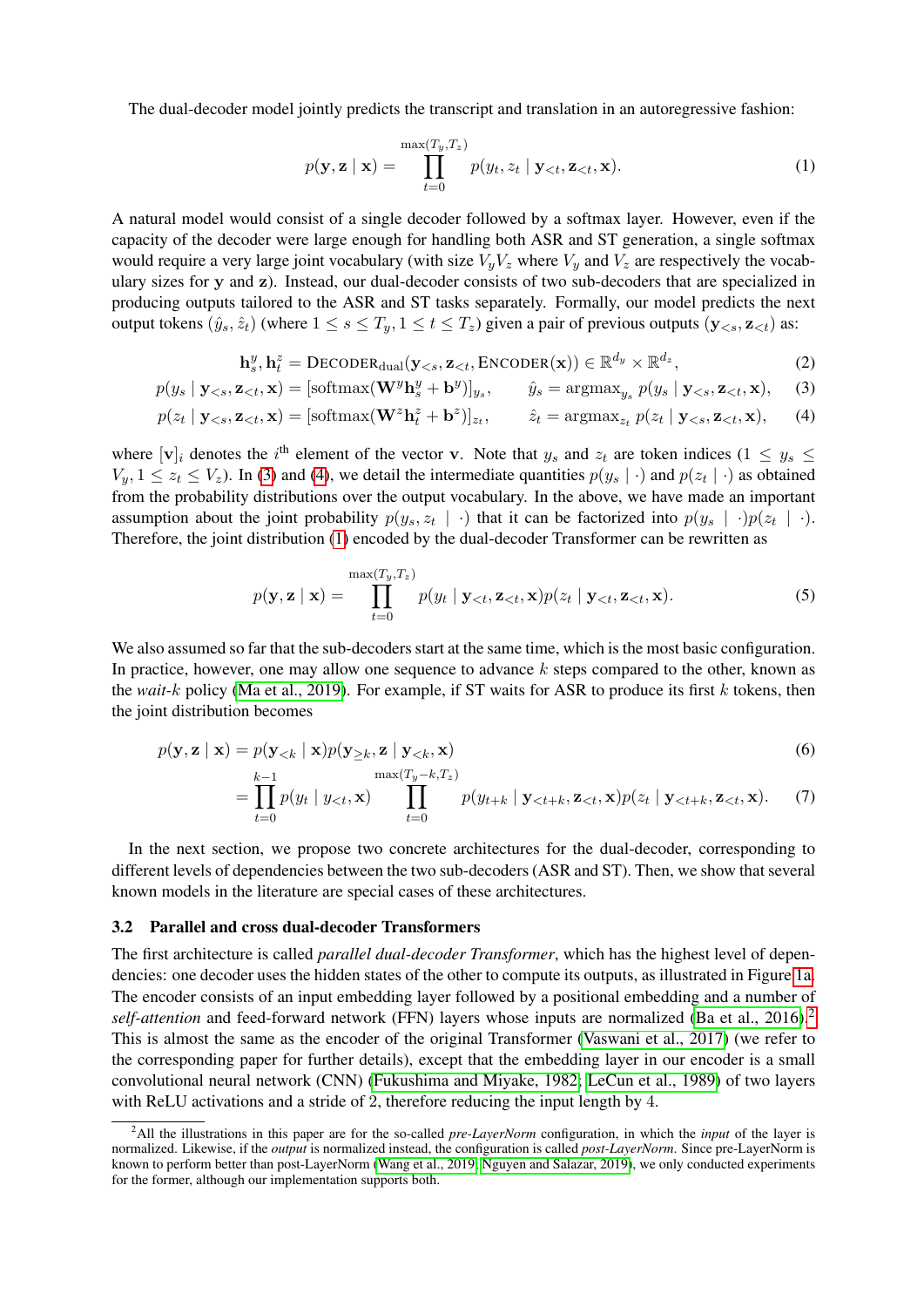<span id="page-3-0"></span>

Figure 1: The dual-decoder Transformers. Figure (a) shows the detailed architecture of the *parallel* dual-decoder Transformer, and Figure (b) shows its simplified view. The *cross* dual-decoder Transformer is very similar to the parallel one, except that the keys and values fed to the dual-attention layers come from the previous output, which is illustrated by Figure (c). From the above figures, one can easily infer the detailed architecture of the cross Transformer, which can be found in the Appendix. Abbreviations: A (Attention), M (Merge), L (LayerNorm).

The parallel dual-decoder consists of: (a) two decoders that follow closely the common Transformer decoder structure, and (b) four additional multi-head attention layers (called *dual-attention* layers). Each dual-attention layer is complementary to a corresponding main attention layer. We recall that an attention layer receives as inputs a query  $\mathbf{Q} \in \mathbb{R}^{d_k}$ , a key  $\mathbf{K} \in \mathbb{R}^{d_k}$ , a value  $\mathbf{V} \in \mathbb{R}^{d_v}$  and outputs Attention(Q, K, V).<sup>[3](#page-3-1)</sup> A dual-attention layer receives Q from the main branch and K, V from the other decoder at the same level (*i.e*. at the same depth in Transformer architecture) to compute hidden representations that will be merged back into the main branch (*i.e*. one decoder attends to the other in parallel). We present in more detail this merging operation in Section [3.4.](#page-4-0)

Our second proposed architecture is called *cross dual-decoder Transformer*, which is similar to the previous one, except that now the dual-attention layers receive  $K, V$  from the previous decoding step outputs of the other decoder, as illustrated in Figure [1c.](#page-3-0) Thanks to this design, each prediction step can be performed separately on the two decoders. The hidden representations  $\mathbf{h}_s^{\bar{y}}$ ,  $\mathbf{h}_t^{\bar{z}}$  in [\(2\)](#page-2-4) produced by the decoders can thus be decomposed into:[4](#page-3-2)

$$
\mathbf{h}_s^y = \text{DECODER}_{\text{asr}}(\mathbf{y}_{< s}, \mathbf{z}_{< t}, \text{ENCODER}(\mathbf{x})) \in \mathbb{R}^{d_y},\tag{8}
$$

$$
\mathbf{h}_t^z = \text{DECODER}_{\text{st}}(\mathbf{z}_{< t}, \mathbf{y}_{< s}, \text{ENCODER}(\mathbf{x})) \in \mathbb{R}^{d_z}.
$$
\n(9)

<span id="page-3-1"></span><sup>3</sup> Following [Vaswani et al. \(2017\)](#page-11-0), we use *multi-head attention*, in which the inputs are linearly projected multiple times before feeding to the function, then the outputs are concatenated and projected back to the original dimension.

<span id="page-3-2"></span><sup>&</sup>lt;sup>4</sup>This decomposition is clearly not possible for the parallel dual-decoder Transformer.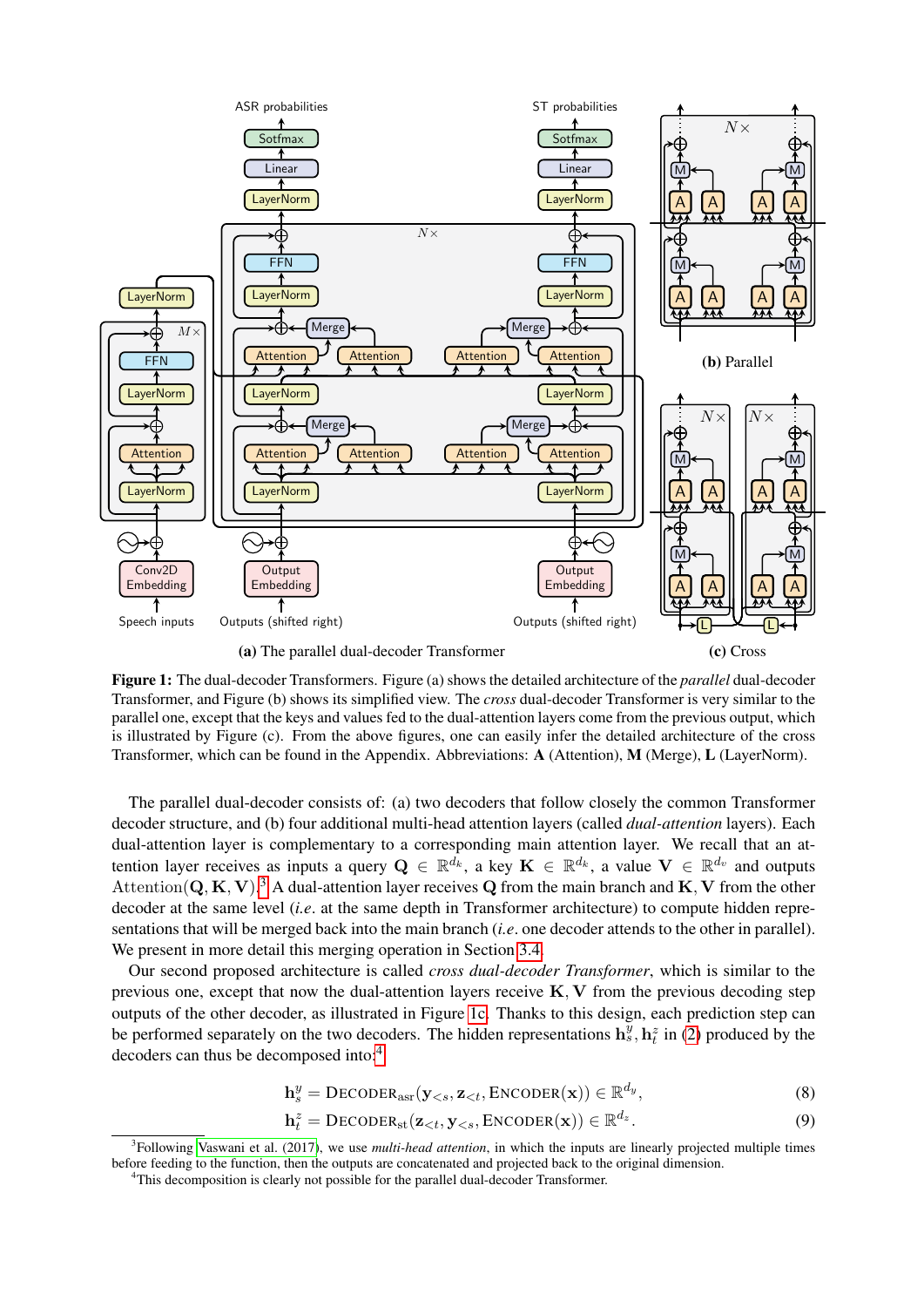#### <span id="page-4-4"></span>3.3 Special cases

In this section, we present some special cases of our dual-decoder architecture and discuss their links to existing models in the literature.

Independent decoders When there is no dual-attention, the two decoders become *independent*. In this case, the prediction joint probability can be factorized simply as  $p(y_s, z_t | \mathbf{y}_{\leq s}, \mathbf{z}_{\leq t}, \mathbf{x}) = p(y_s |$  $y_{\leq s}$ ,  $x$ ) $p(z_t \mid z_{\leq t}, x)$ . Therefore, *all* prediction steps are separable and thus this model is the most computationally efficient. In the literature, this model is often referred to as *multi-task* [\(Anastasopoulos](#page-9-1) [and Chiang, 2018;](#page-9-1) [Sperber et al., 2020\)](#page-11-2).

**Chained decoders** Another special case corresponds to the extreme wait- $k$  policy, in which one decoder waits for the other to completely finish before starting its own decoding. For example, if ST waits for ASR, then the prediction joint probability reads  $p(y_s, z_t | \mathbf{y}_{\leq s}, \mathbf{z}_{\leq t}, \mathbf{x}) = p(y_s | \mathbf{y}_{\leq s}, \mathbf{x}) p(z_t |$ z<t, y, x). This model is called *triangle* in previous work [\(Anastasopoulos and Chiang, 2018;](#page-9-1) [Sperber et](#page-11-2) [al., 2020\)](#page-11-2). A special case of this model is when the second decoder in the chain is not directly connected to the encoder, also referred to as *two-stage*<sup>[5](#page-4-1)</sup> [\(Sperber et al., 2019;](#page-11-4) [Sperber et al., 2020\)](#page-11-2).

To summarize the different cases, we show below the joint probability distributions encoded by the presented models, in decreasing level of dependencies:

(single output) 
$$
p(\mathbf{y}, \mathbf{z} \mid \mathbf{x}) = \prod_{t=0}^{T} p(y_t, z_t \mid \mathbf{y}_{< t}, \mathbf{z}_{< t}, \mathbf{x}), \tag{10}
$$

(dual-decode) 
$$
p(\mathbf{y}, \mathbf{z} \mid \mathbf{x}) = \prod_{t=0}^{T} p(y_t \mid \mathbf{y}_{< t}, \mathbf{z}_{< t}, \mathbf{x}) p(z_t \mid \mathbf{y}_{< t}, \mathbf{z}_{< t}, \mathbf{x}), \tag{11}
$$

(chained) 
$$
p(\mathbf{y}, \mathbf{z} \mid \mathbf{x}) = \prod_{t=0}^{T} p(y_t \mid \mathbf{y}_{< t}, \mathbf{x}) p(z_t \mid \mathbf{z}_{< t}, \mathbf{y}, \mathbf{x}), \tag{12}
$$

(independent) 
$$
p(\mathbf{y}, \mathbf{z} | \mathbf{x}) = \prod_{t=0}^{T} p(y_t | \mathbf{y}_{< t}, \mathbf{x}) p(z_t | \mathbf{z}_{< t}, \mathbf{x}), \qquad (13)
$$

where  $T = \max(T_u, T_z)$ . Similar formalization for the wait-k policy [\(7\)](#page-2-5) can be obtained in a straightforward manner. Note that for independent decoders, the distribution is the same as in non-wait- $k$ .

#### <span id="page-4-0"></span>3.4 Variants

The previous section presents special cases of our formulation at a high level. In this section, we introduce different fine-grained variants of the dual-decoder Transformers used in the experiments (Section [5\)](#page-5-0).

Asymmetric dual-decoder Instead of using all the dual-attention layers, one may want to allow a one-way attention: either ASR attends ST or the inverse, but not both.

At-self or at-source dual-attention In each decoder block, there are two different attention layers, which we respectively call *self-attention* (bottom) and *source-attention*<sup>[6](#page-4-2)</sup> (top). For each, there is an associated dual-attention, named respectively *dual-attention at self* and *dual-attention at source*. In the experiments, we study the case where either only the at-self or at-source attention layers are retained.

Merging operators The Merge layers shown in Figure [1](#page-3-0) combine the outputs of the main attention  $H_{\text{main}}$  and the dual-attention  $H_{\text{dual}}$ . We experimented dual-attention with two different merging operators: weighted sum or concatenation. We can formally define the merging operators as

<span id="page-4-3"></span>
$$
\mathbf{H}_{out} = \text{Merge}(\mathbf{H}_{main}, \mathbf{H}_{dual}) \triangleq \begin{cases} \mathbf{H}_{main} & \text{if no dual-attention,} \\ \mathbf{H}_{main} + \lambda \mathbf{H}_{dual}, & \text{if sum operator,} \\ \text{linear }([\mathbf{H}_{main}; \mathbf{H}_{dual}]) & \text{if concat operator.} \end{cases}
$$
(14)

<span id="page-4-1"></span><sup>5</sup>Also called *cascade* by [Anastasopoulos and Chiang \(2018\)](#page-9-1). We omit this term to avoid confusion with the common cascade models that are typically not trained end-to-end. Note that our chained-decoder (both *triangle* and *two-stage*) are end-to-end.

<span id="page-4-2"></span><sup>6</sup>Also referred to as *cross-attention* in the literature. We use a different name to avoid confusion with the *cross* dual-decoder.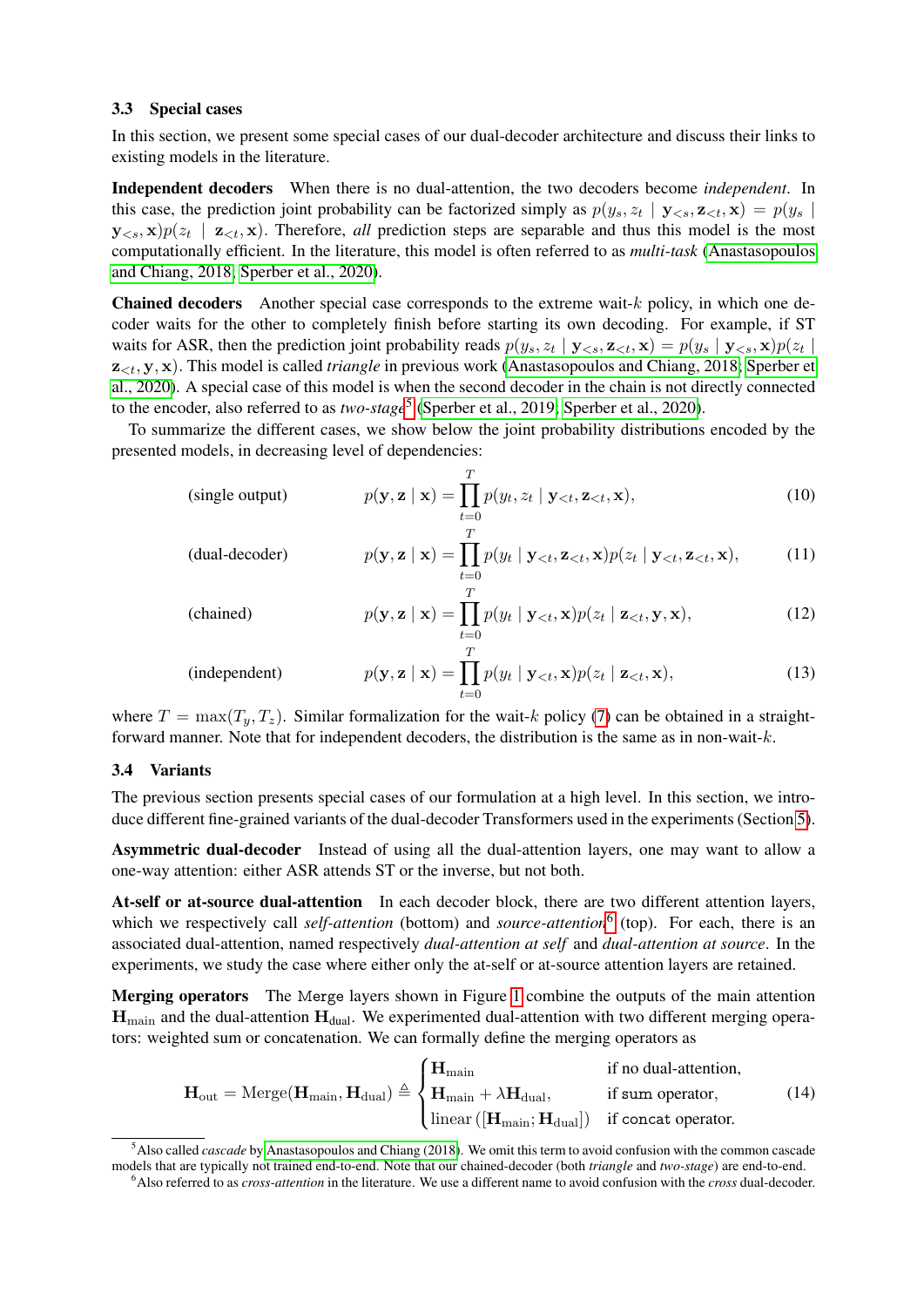<span id="page-5-4"></span>For the sum operator, in particular, we perform experiments for *learnable* or *fixed*  $\lambda$ .

Remark. The model proposed by [Liu et al. \(2020\)](#page-11-3) is a special case of our *cross* dual-decoder Transformer with no dual-attention at source, no layer normalization for the input embeddings (Figure [1c\)](#page-3-0), and sum merging with fixed  $\lambda$ .

## 4 Training and Decoding

## 4.1 Training

The objective,  $L(\hat{y}, \hat{z}, y, z) = \alpha L_{asr}(\hat{y}, y) + (1 - \alpha) L_{st}(\hat{z}, z)$ , is a weighted sum of the cross-entropy ASR and ST losses, where  $(\hat{y}, \hat{z})$  and  $(y, z)$  denote the predictions and the ground-truths for (ASR, ST), respectively. The weight  $\alpha$  is set to 0.3 in all experiments. Here we favor the ST task based on the intuition that it is more difficult to train than the ASR one, simply because of the multilinguality. A hyperparameter search may further improve the results. We also employ label smoothing [\(Szegedy](#page-11-9) [et al., 2016\)](#page-11-9) with  $\epsilon = 0.1$ . For each language pair, training data is sorted by the number of frames. Each mini-batch contains all languages such that their numbers of frames are roughly the same. We follow [Inaguma et al. \(2019\)](#page-10-3) and prepend a language-specific token to the target sentence. Preliminary experiments showed that this approach was more effective than adding a target language embedding along the temporal dimension to the speech feature inputs [\(Di Gangi et al., 2019\)](#page-10-4).

## <span id="page-5-3"></span>4.2 Decoding

We present the beam search strategy used by our model. Since there are two different outputs (ASR and ST), one may naturally think about two different beams (with possibly some interactions). However, we found that a *single joint beam* works best for our model. In this beam search strategy, each hypothesis includes a tuple of ASR and ST sub-hypotheses. The two sub-hypotheses are expanded together and the score is computed based on the sum of log probabilities of the output token pairs. For a beam size B, the B best hypotheses are retained based on this score. In this setup, both sub-hypotheses evolve jointly, which resembles the training process more than in the case of two different beams. A limitation of this joint-beam strategy is that, in extreme cases, one of the task (ASR or ST) may only have a single hypothesis. Indeed, at a decoding step  $t + 1$ , we take the best B predictions  $(\hat{y}_t, \hat{z}_t)$  in terms of their sum of scores  $s(y_t, z_t) \triangleq \log p(y_t | \mathbf{y}_{\leq t}, \mathbf{z}_{\leq t}) + \log p(z_t | \mathbf{y}_{\leq t}, \mathbf{z}_{\leq t})$ ; it can happen that, *e.g.*, some  $\hat{y}_t$  has a so dominant score that it is selected for all the hypotheses, *i.e.* the B (different) hypotheses have a single  $\hat{y}_t$ and B different  $\hat{z}_t$ . We leave the design of a joint-beam strategy with enforced diversity to future work. Finally, to produce translations for multiple target languages in our system, it suffices to feed different language-specific tokens to the dual-decoder at decoding time.

## <span id="page-5-0"></span>5 Experiments

#### 5.1 Dataset

To build a one-to-many model that can jointly transcribe and translate, we use MuST-C [\(Di Gangi et al.,](#page-10-4) [2019\)](#page-10-4), which is currently the largest publicly available one-to-many speech translation dataset.[7](#page-5-1) MuST-C covers language pairs from English to eight different target languages including Dutch, French, German, Italian, Portuguese, Romanian, Russian, and Spanish. Each language direction includes a triplet of source input speech, source transcription, and target translation, with size ranging from 385 hours (Portuguese) to 504 hours (Spanish). We refer to the original paper for more details.

#### 5.2 Training and decoding details

Our implementation is based on the ESPnet-ST toolkit (Inaguma et al.,  $2020$ ).<sup>[8](#page-5-2)</sup> In the following, we provide details for reproducing the results. The pipeline is identical for all experiments.

<span id="page-5-1"></span><sup>7</sup> Smaller datasets include Europarl-ST [\(Iranzo-Sánchez et al., 2020\)](#page-10-10) and MaSS [\(Boito et al., 2020\)](#page-10-11). Recently, a very large many-to-many dataset called CoVoST-2 [\(Wang et al., 2020b\)](#page-12-1) has been released, while its predecessor CoVoST [\(Wang et al.,](#page-11-1) [2020a\)](#page-11-1) only covers the many-to-one scenario.

<span id="page-5-2"></span><sup>8</sup><https://github.com/espnet/espnet>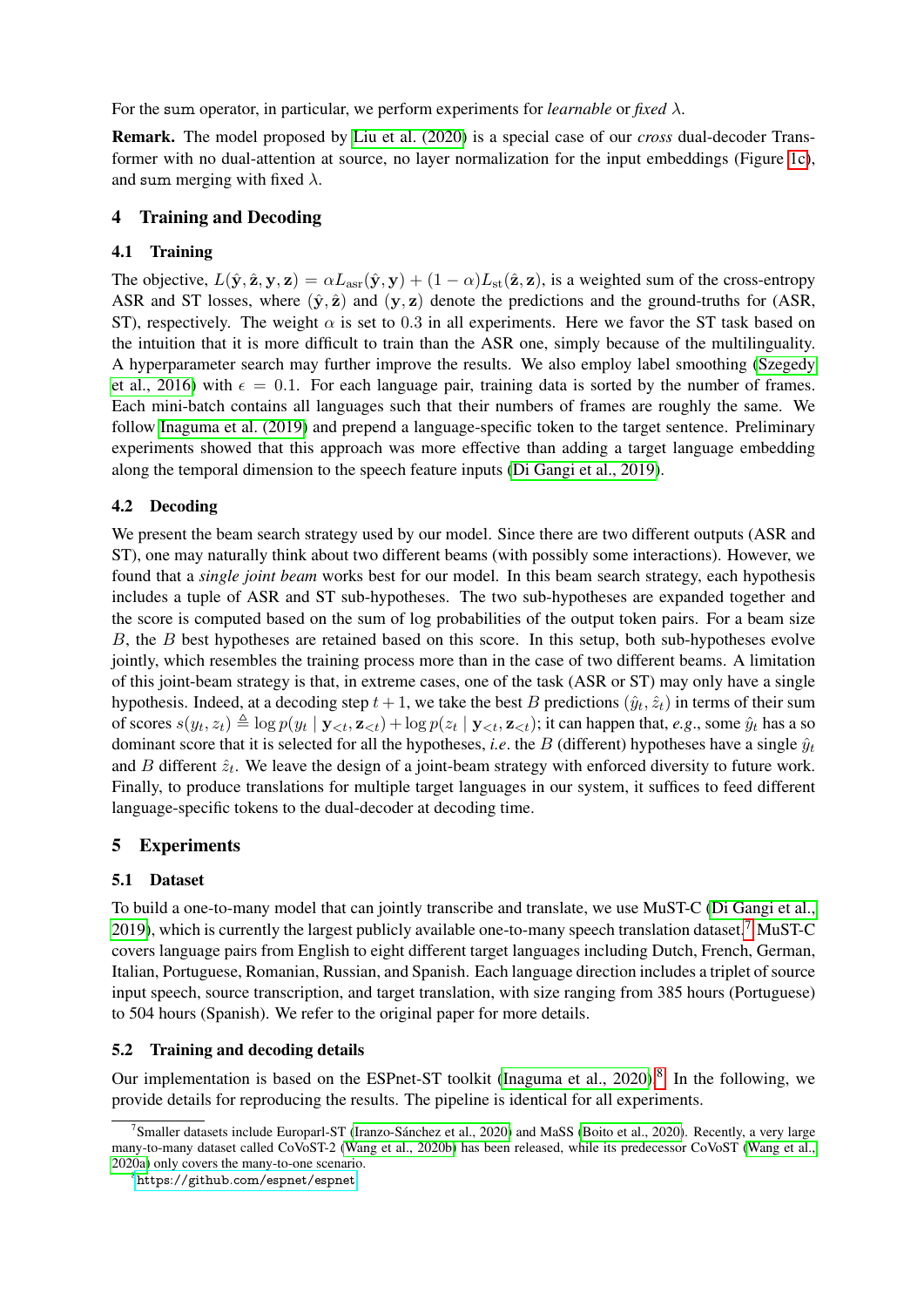<span id="page-6-3"></span>Models All experiments use the same encoder architecture with 12 layers. The decoder has 6 layers, except for the independent-decoder model where we also include a 8-layer version (independent $++$ ) to compare the effects of dual-attention against simply increasing the number of model parameters.

Text pre-processing Transcriptions and translations were normalized and tokenized using the Moses tokenizer [\(Koehn et al., 2007\)](#page-11-10). The transcription was lower-cased and the punctuation was stripped. A joint BPE [\(Sennrich et al., 2016\)](#page-11-11) with 8000 merge operations was learned on the concatenation of the English transcription and all target languages. We also experimented with two separate dictionaries (one for English and another for all target languages), but found that the results are worse.

Speech features We used Kaldi [\(Povey et al., 2011\)](#page-11-12) to extract 83-dimensional features (80-channel log Mel filter-bank coefficients and 3-dimensional pitch features) that were normalized by the mean and standard deviation computed on the training set. Following common practice [\(Inaguma et al., 2019;](#page-10-3) [Wang et al., 2020c\)](#page-12-2), utterances having more than 3000 frames or more than 400 characters were removed. For data augmentation, we used *speed pertubation* [\(Ko et al., 2015\)](#page-11-13) with three factors of 0.9, 1.0, and 1.1 and *SpecAugment* [\(Park et al., 2019\)](#page-11-14) with three types of deterioration including time warping (W), time masking (T) and frequency masking (F), where  $W = 5, T = 40$ , and  $F = 30$ .

Optimization Following standard practice for training Transformer, we used the Adam optimizer [\(Kingma and Ba, 2015\)](#page-10-12) with Noam learning rate schedule [\(Vaswani et al., 2017\)](#page-11-0), in which the learning rate is linearly increased for the first 25K warm-up steps then decreased proportionally to the inverse square root of the step counter. We set the initial learning rate to 1e−3 and the Adam parameters to  $\beta_1 = 0.9, \beta_2 = 0.98, \epsilon = 1e-9$ . We used a batch size of 32 sentences per GPU, with gradient accumulation of 2 training steps. All models were trained on a single-machine with 8 32GB GPUs for 250K steps unless otherwise specified. As for model initialization, we trained an independent-decoder model with the two decoders having *shared* weights for 150K steps and used its weights to initialize the other models. This resulted in much faster convergence for all models. We also included this shared model in the experiments, and for a fair comparison, we trained it for additional 250K steps. Finally, for decoding, we used a beam size of 10 with length penalty of  $0.5$ .<sup>[9](#page-6-0)</sup>

#### 5.3 Results and analysis

In this section, we report detokenized case-sensitive  $BLEU^{10}$  $BLEU^{10}$  $BLEU^{10}$  [\(Papineni et al., 2002\)](#page-11-15) on the MuST-C dev sets (Table [1\)](#page-7-0). Results on the test sets are discussed in Section [5.4.](#page-8-0) Following previous work [\(Inaguma](#page-10-9) [et al., 2020\)](#page-10-9), we remove non-verbal tokens in evaluation.<sup>[11](#page-6-2)</sup> In Table [1,](#page-7-0) there are 3 main groups of models, corresponding to independent-decoder, cross dual-decoder (crx), and parallel dual-decoder (par), respectively. In particular, independent++ corresponds to a 8-decoder-layer model and will serve as our strongest baseline for comparison. Figure [2](#page-8-1) shows the relative performance of some representative models with respect to this baseline, together with their validation accuracies. In the following, when comparing models, we implicitly mean "on average" (over the 8 languages), except otherwise specified.

**Parallel** *vs*. cross Under the same configurations, parallel models outperform their cross counterparts in terms of translation (line 5 *vs*. line 13, line 6 *vs*. line 14, and line 7 *vs*. line 16), showing an improvement of 0.7 BLEU on average. In terms of recognition, however, the parallel architecture has on average a 0.33% higher (worse) WER compared to the cross models. On the other hand, parallel dual-decoders perform better than independent decoders in both translation and recognition tasks, except for the asymmetric case (line 12), the at-self and at-source with sum merging configuration (line 17), and the wait- $k$ model where ST is ahead of ASR (line 19). This shows that both the translation and recognition tasks can benefit from the tight interaction between the two decoders, *i.e*. it is possible to achieve no trade-off between BLEUs and WERs for the parallel models compared to the independent architecture. This is not the case, however, for the cross dual-decoders that feature weaker interaction than the parallel ones.

<span id="page-6-0"></span><sup>&</sup>lt;sup>9</sup> For a hypothesis of length L, a length penalty p means a score of pL will be added to the (log probability) score of that hypothesis (Section [4.2\)](#page-5-3). Therefore, longer hypotheses are favored, or equivalently, shorter hypotheses are "penalized".

<span id="page-6-1"></span> $10$ We also tried sacreBLEU [\(Post, 2018\)](#page-11-16) and found that the results are identical.

<span id="page-6-2"></span> $11$ This is for a fair comparison with the results of [Inaguma et al. \(2020\)](#page-10-9), presented in Section [5.4.](#page-8-0)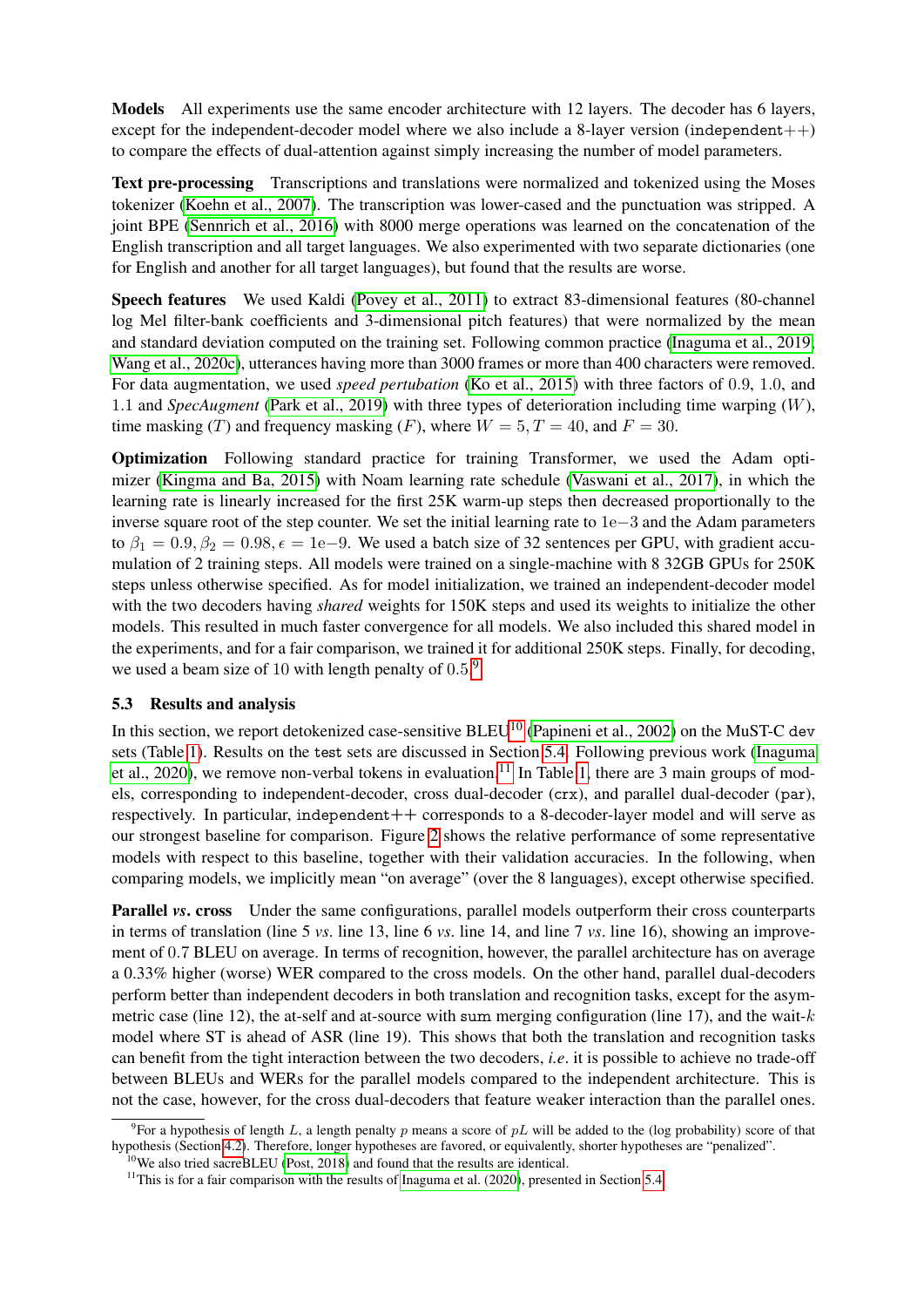<span id="page-7-1"></span><span id="page-7-0"></span>

| No | type          | side                 | self | src          | merge            | params | de    | es    | fr    | it    | nl    | pt    | r <sub>0</sub> | ru    | avg   | <b>WER</b> |
|----|---------------|----------------------|------|--------------|------------------|--------|-------|-------|-------|-------|-------|-------|----------------|-------|-------|------------|
| 1  |               | independent (shared) |      |              |                  | 31.3M  | 19.40 | 27.77 | 24.65 | 19.93 | 21.53 | 24.24 | 18.19          | 10.99 | 20.84 | 14.2       |
| 2  |               | independent          |      |              |                  | 44.8M  | 20.11 | 28.18 | 25.61 | 20.76 | 21.83 | 25.45 | 18.45          | 11.31 | 21.46 | 12.6       |
| 3  |               | independent++        |      |              |                  | 51.2M  | 20.25 | 29.48 | 26.10 | 21.05 | 22.34 | 26.71 | 19.67          | 12.10 | 22.21 | 12.9       |
| 4  | <b>crx</b>    | st                   |      | $\checkmark$ | sum              | 46.4M  | 20.01 | 28.57 | 25.86 | 20.66 | 22.26 | 25.36 | 19.06          | 12.00 | 21.72 | 12.7       |
| 5  | <b>CTX</b>    | both                 | ۰    |              | concat           | 51.2M  | 20.36 | 28.51 | 25.80 | 21.18 | 22.10 | 25.24 | 19.55          | 11.89 | 21.83 | 12.3       |
| 6  | <b>CTX</b>    | both                 |      |              | sum              | 48.0M  | 19.99 | 28.87 | 26.09 | 20.94 | 21.67 | 25.42 | 18.85          | 11.83 | 21.71 | 12.2       |
| 7  | <b>CTX</b>    | both                 |      |              | concat           | 54.3M  | 20.07 | 28.73 | 26.01 | 20.93 | 22.59 | 25.60 | 19.08          | 12.46 | 21.93 | 12.4       |
| 8  | <b>CTX</b>    | both                 |      | ✓            | sum              | 51.2M  | 20.38 | 28.90 | 26.64 | 21.07 | 22.61 | 26.23 | 19.44          | 12.12 | 22.17 | 12.1       |
| 9  | $crx^{\star}$ | both                 |      |              | sum              | 48.0M  | 19.72 | 27.96 | 25.49 | 20.52 | 21.56 | 25.01 | 18.53          | 11.33 | 21.26 | 12.8       |
| 10 | $crx^*$       | both                 |      |              | sum <sup>1</sup> | 48.0M  | 18.62 | 27.11 | 24.41 | 19.73 | 20.47 | 24.49 | 17.23          | 11.09 | 20.39 | 12.8       |
| 11 | $crx^*$       | both                 |      | $\checkmark$ | sum              | 51.2M  | 19.54 | 28.17 | 25.68 | 20.95 | 21.55 | 24.77 | 18.76          | 11.28 | 21.34 | 12.3       |
| 12 | par           | st                   | ✓    | $\checkmark$ | concat           | 49.6M  | 20.57 | 28.84 | 26.08 | 20.85 | 22.11 | 25.70 | 19.36          | 11.90 | 21.93 | 13.0       |
| 13 | par           | both                 | ٠    |              | concat           | 51.2M  | 20.84 | 29.51 | 26.44 | 21.53 | 22.68 | 25.94 | 19.04          | 12.60 | 22.32 | 12.5       |
| 14 | par           | both                 |      |              | sum              | 48.0M  | 20.85 | 29.18 | 26.38 | 22.14 | 22.87 | 26.49 | 19.70          | 12.74 | 22.54 | 12.7       |
| 15 | par           | both                 |      |              | sum              | 48.0M  | 20.56 | 29.21 | 26.54 | 21.07 | 22.51 | 25.75 | 19.64          | 12.80 | 22.26 | 12.8       |
| 16 | par           | both                 |      |              | concat           | 54.3M  | 21.22 | 29.50 | 26.66 | 21.74 | 22.76 | 26.66 | 20.25          | 12.79 | 22.70 | 12.7       |
| 17 | par           | both                 |      | ✓            | sum              | 51.2M  | 20.95 | 28.67 | 26.45 | 21.31 | 22.29 | 25.87 | 19.53          | 12.24 | 22.16 | 12.8       |
| 18 | par           | both <sup>R3</sup>   |      | √            | sum              | 48.0M  | 21.22 | 30.12 | 26.53 | 22.06 | 23.37 | 26.59 | 19.82          | 12.54 | 22.78 | 12.6       |
| 19 | par           | both <sup>T3</sup>   |      |              | sum              | 48.0M  | 20.35 | 28.61 | 25.94 | 21.22 | 22.12 | 25.19 | 19.36          | 11.99 | 21.85 | 13.6       |

\*no normalization for dual-attention input, <sup>†</sup>sum merging has  $\lambda = 0.3$  fixed,

 $R<sup>3</sup>ASR$  is 3 steps ahead of ST, <sup>T3</sup>ST is 3 steps ahead of ASR.

Table 1: BLEU and (average) WER on MuST-C dev set. In the second column (type), crx and parallel denote the cross and parallel dual-decoder, respectively. In the third column (side), st means only ST attends to ASR. Line 1 corresponds to the independent-decoder model where the weights of the two decoders are shared. and independent + + corresponds to the model with 8 decoder layers (instead of 6). It should be noted that line 10 corresponds to the model proposed by Liu et al. (2020). The values that are better than the baseline  $(independent++)$  are underlined and colored in blue, while the best values are highlighted in bold.

Interestingly, there is a slight trade-off between the parallel and cross designs: the parallel models are better in terms of BLEUs but worse in terms of WERs. This is to some extent similar to previous work where models having different types of trade-offs between BLEUs and WERs (He et al., 2011; Sperber et al., 2020; Chuang et al., 2020). It should be emphasized that most of the dual-decoder models have fewer or same numbers of parameters compared to independent ++. This confirms our intuition that the tight connection between the two decoders in the parallel architecture improves performance. The cross dual-decoders perform relatively well compared to the baseline of two independent decoders with the same number of layers (6), but not so well compared to the stronger baseline with 8 layers.

**Symmetric vs. asymmetric** In some experiments, we only allow the ST decoder to attend to the ASR decoder. For the cross dual-decoder, this did not yield noticeable improvements in terms of BLEU (21.72) at line 4 vs. 21.71 at line 6), while for the parallel architecture, the results are worse  $(21.93$  at line 12 vs. 22.70 at line 16). The symmetric models also outperform the asymmetric counterparts in terms of WER  $(12.7 \text{ at line } 4 \text{ vs. } 12.2 \text{ at line } 6, 13.0 \text{ at line } 12 \text{ vs. } 12.7 \text{ at line } 16)$ . It is confirmed again that the two tasks are complementary and can help each other: removing the ASR-to-ST attention hurts performance. In fact, examining the learnable  $\lambda$  in the sum merging operator shows that the decoders learn to attend to each other, though at different rates. We observed that for the same layer depth, the ST decoder always attends more to the ASR one, and for both of them  $\lambda$  increases with the depth of the layer.

At-self dual-attention vs. at-source dual-attention For the parallel dual-decoder, the at-source dualattention produces better results than the at-self counterpart (BLEU: 22.54 vs. 22.26, WER: 12.7 vs. 12.8) at line 14 vs. line 15), while the combination of both does not improve the results (BLEU 22.16, WER 12.8 at line 17). For the concat merging, using both yields better results in terms of translation but slightly hurts the recognition task (BLEU:  $22.70$  vs.  $22.32$ , WER:  $12.7$  vs.  $12.5$  at line 16 vs. line 13).

**Sum vs. concat merging** The impact of merging operators is not consistent across different models. If we focus on the parallel dual-decoder, sum is better for models with only at-source attention (line 13 vs. line 14) and concat is better for models using both at-self and at-source attention (line 16 vs. line 17).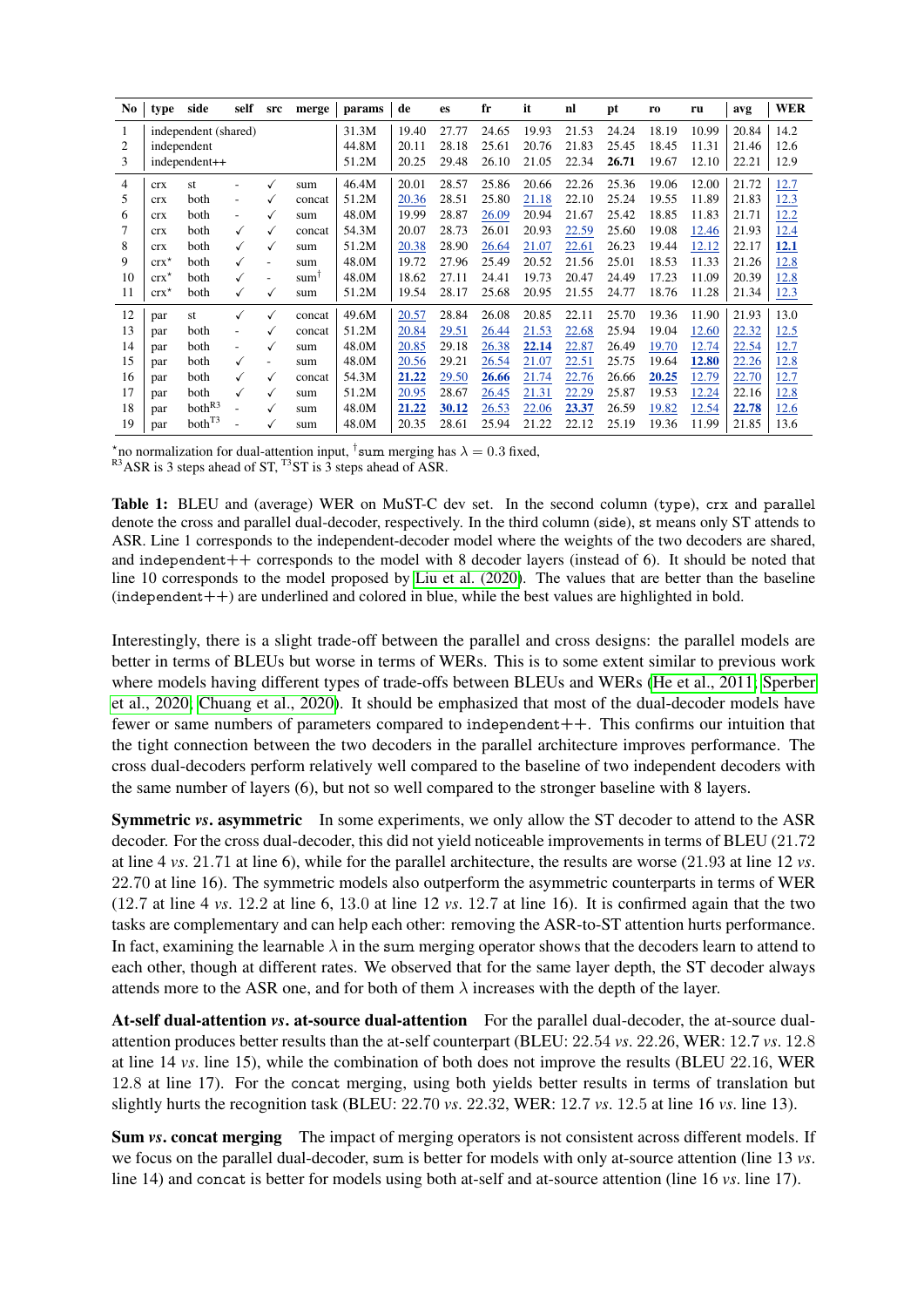<span id="page-8-2"></span><span id="page-8-1"></span>

Figure 2: Results on the MuST-C dev set. The models listed in the legends correspond respectively to lines 17, 16, 8, 7, 3, 2 in Table [1.](#page-7-0) The baseline used for relative BLEU is independent++. One can observe that the parallel models consistently outperform the others in terms of validation accuracy.

Input normalization and learnable sum Some experiments confirm the importance of normalizing the input fed to the dual-attention layers (*i.e*. the LayerNorm layers shown in Figure [1c\)](#page-3-0). The results show that normalization substantially improves the performance (BLEU: 22.17 *vs*. 21.34, WER: 12.1 *vs*. 12.3 at line 8 *vs*. at line 11). It is also beneficial to use learnable weights compared to a fixed value for the sum merging operator (Equation [\(14\)](#page-4-3)) (BLEU: 21.26 *vs*. 20.39 at line 9 *vs*. line 10). Note that the fixed weight and non-normalization configuration corresponds to the model of [Liu et al. \(2020\)](#page-11-3) (line 10).

**Wait-**k **policy** We compare a non-wait-k parallel dual-decoder (line 14) with its wait-k  $(k = 3)$  counterparts. From the results, one can observe that letting ASR be ahead of ST (line 18) improves the performance (BLEU: 22.78 *vs*. 22.54, WER: 12.6 *vs*. 12.7), while letting ST be ahead of ASR (line 19) considerably worsen the results (BLEU: 21.85, WER: 13.6). This confirms our intuition that the ST task is more difficult and should not take the lead in the dual-decoder models.

ASR results From the results (last column of Table [1\)](#page-7-0), one can observe that the dual-decoder models outperform the baseline indepedent  $++$ , except for the asymmetric case and the wait- $k$  model where ST is 3 steps ahead of ASR. While using a single decoder leads to an average of 14.2% WER, all other symmetric architectures with two decoders (except the ASR-waits-for-ST) have better and rather stable WERs (from 12.1% to 13.0%). Detailed results for each data subset are provided in the Appendix.

#### <span id="page-8-0"></span>5.4 Comparison to state-of-the-art

To avoid a hyper-parameter search over the test set, we only select three of our best models together with the baseline independent  $++$  for evaluation. All of the three models are symmetric parallel dualdecoders, the first one has at-source dual-attention with sum merging, the second one has both at-self and at-source dual-attentions with concat merging, and the last one is a wait- $k$  model in which ASR is 3 steps ahead of ST. These models correspond to lines 5, 6, and 7 of Table [2,](#page-9-2) and will be referred to respectively as par++, par, and par $R^3$  in the sequel. For par++ we increase the number of decoder layers from 6 to 8, thus increasing the number of parameters from 48M to 51.2M, matching that of the baseline. We do not do this for par<sup>R3</sup> (48M) as this model already has a higher latency due to the wait-k. All models are trained for 550K steps, corresponding to 25 epochs. Following [Inaguma et al. \(2020\)](#page-10-9), we use the average of five checkpoints with the best validation accuracies on the dev sets for evaluation.

We compare the results with the previous work [\(Gangi et al., 2019\)](#page-10-2) in the multilingual setting. In addition, to demonstrate the competitive performance of our models, we also include the best existing translation performance on MuST-C [\(Inaguma et al., 2020\)](#page-10-9), although these results were obtained with bilingual systems and from a sophisticated training recipe. Indeed, to obtain the results for each language pair (*e.g*. en-de), [Inaguma et al. \(2020\)](#page-10-9) pre-trained an ASR model and an MT model to initialize the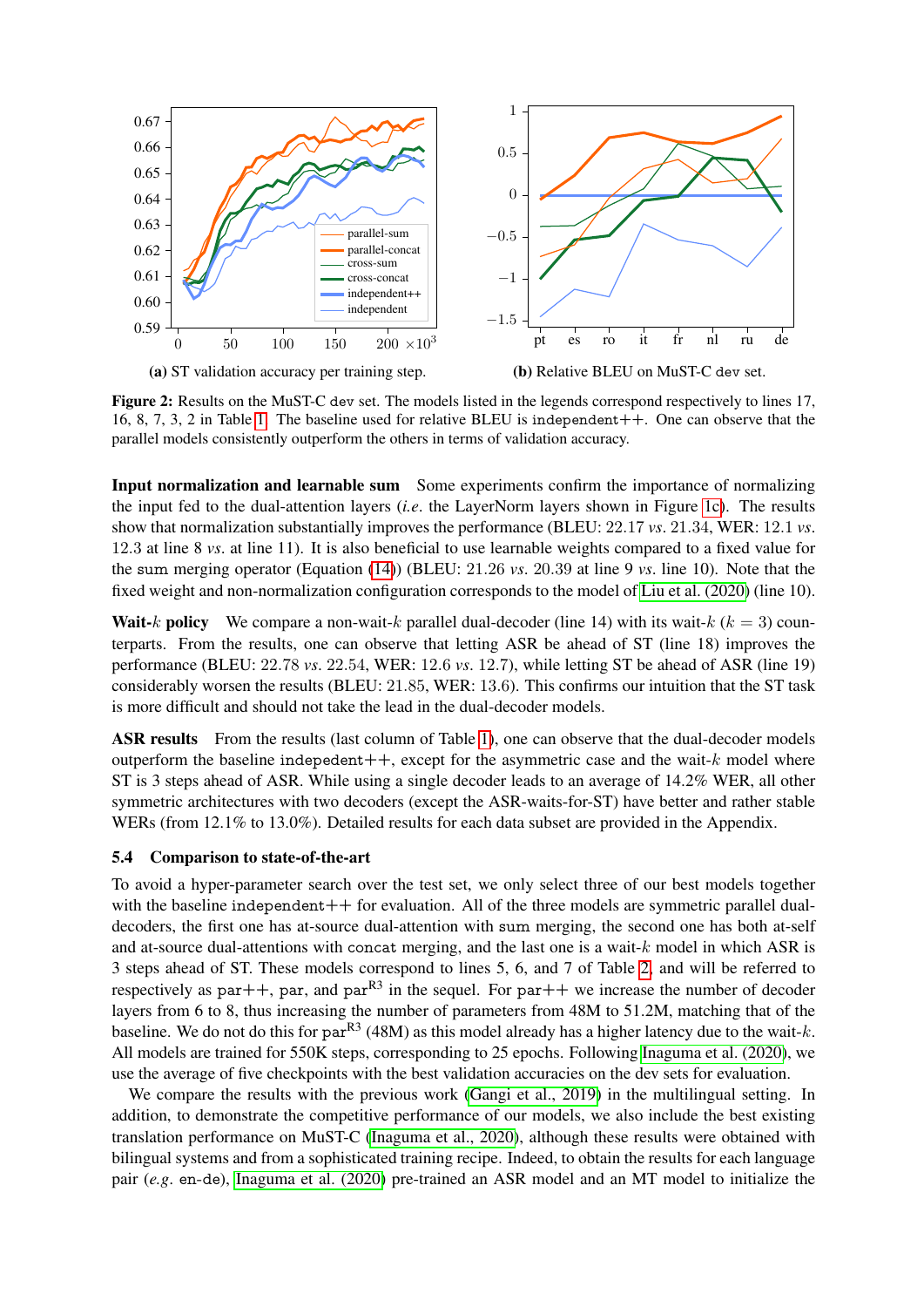<span id="page-9-4"></span><span id="page-9-2"></span>

| No | self<br>src<br>merge<br>side<br>type                                                           | epochs         | de             | <b>es</b>               | fr                      | it                      | nl                      | pt                      | ro                      | ru                      | avg                     | WER                   |
|----|------------------------------------------------------------------------------------------------|----------------|----------------|-------------------------|-------------------------|-------------------------|-------------------------|-------------------------|-------------------------|-------------------------|-------------------------|-----------------------|
|    | Bilingual one-to-one (Inaguma et al., 2020)                                                    | 50             | 22.91          | 27.96                   | 32.69                   | 23.75                   | 27.43                   | 28.01                   | 21.90                   | 15.75                   | 25.05                   | 12.0                  |
|    | Multilingual one-to-many (Gangi et al., 2019)<br>Multilingual one-to-many (Gangi et al., 2019) |                | 7 70<br>16.50  | 20.90<br>18.90          | 26.50<br>24.50          | 18.00<br>16.20          | 20.00<br>17.80          | 22.60<br>20.80          | 15.90                   | 9.80                    | 17.55                   |                       |
|    | independent++                                                                                  | 25             | 22.82          | 27.20                   | 32.11                   | 23.34                   | 26.67                   | 28.98                   | 21.37                   | 14.34                   | 24.60                   | 11.6                  |
|    | both<br>$par++$<br>sum<br>۰<br><b>both</b><br>concat<br>par<br>$par^{R3}$<br>both<br>sum       | 25<br>25<br>25 | 23.63<br>22.84 | 28.12<br>27.59<br>27.92 | 33.45<br>32.86<br>32.12 | 24.18<br>23.50<br>23.61 | 27.55<br>26.97<br>27.29 | 29.95<br>29.51<br>29.48 | 22.87<br>21.94<br>21.16 | 15.21<br>14.88<br>14.50 | 25.62<br>25.00<br>24.87 | -11.4<br>11.6<br>11.6 |

Table 2: BLEU on MuST-C tst-COMMON test set. Line 2 corresponds to the best multilingual models of Gangi et al. (2019) trained separately for  $\{de, nl\}$  and  $\{es, fr, it, pt\}$ , while line 3 is a single model trained on 8 languages. The WER in line 1 corresponds to the best result reported by Inaguma et al.  $(2020)^{12}$ 

weights of (respectively) the encoder and decoder for ST training. This means that to obtain the results for the 8 language pairs, 24 independent trainings had to be performed in total (3 for each language pair).

The results in Table 2 show that our models achieved very competitive performance compared to bilingual one-to-one models (Inaguma et al., 2020), despite being trained for only half the number of epochs. In particular, the par $++$  model achieved the best results, consistently surpassing the others on all languages (except on Russian where it is outperformed by the bilingual model). Our results also surpassed those of Gangi et al. (2019) by a large margin. We observe the largest improvements on Portuguese  $(+1.94$  at line 5,  $+1.50$  at line 6, and  $+1.47$  at line 7, compared to the bilingual result at line 1), which has the least data among the 8 language pairs in MuST-C. This phenomenon is also common in multilingual neural machine translation where multilingual joint training has been shown to improve performance on low-resource languages (Johnson et al., 2017).

#### Conclusion 6

We introduced a novel dual-decoder Transformer architecture for synchronous speech recognition and multilingual speech translation. Through a dual-attention mechanism, the decoders in this model are at the same time able to specialize in their tasks while being helpful to each other. The proposed model also generalizes previously proposed approaches using two independent (or weakly tied) decoders or chaining ASR and ST. It is also flexible enough to experiment with settings where ASR is ahead of ST which makes it promising for (one-to-many) simultaneous speech translation. Experiments on the MuST-C dataset showed that our model achieved very competitive performance compared to state-of-the-art.

#### **Acknowledgements**

This work was supported by a Facebook AI SRA grant, and was granted access to the HPC resources of IDRIS under the allocations 2020-AD011011695 and 2020-AP011011765 made by GENCI. It was also done as part of the Multidisciplinary Institute in Artificial Intelligence MIAI@Grenoble-Alpes (ANR-19-P3IA-0003). We thank the anonymous reviewers for their insightful feedback.

## **References**

- <span id="page-9-1"></span>Antonios Anastasopoulos and David Chiang. 2018. Tied multitask learning for neural speech translation. In Marilyn A. Walker, Heng Ji, and Amanda Stent, editors, Proceedings of the 2018 Conference of the North American Chapter of the Association for Computational Linguistics: Human Language Technologies, NAACL-HLT 2018, New Orleans, Louisiana, USA, June 1-6, 2018, Volume 1 (Long Papers), pages 82-91. Association for Computational Linguistics. 1, 2, 5
- <span id="page-9-0"></span>Ebrahim Ansari, amittai axelrod, Nguyen Bach, Ondřej Bojar, Roldano Cattoni, Fahim Dalvi, Nadir Durrani, Marcello Federico, Christian Federmann, Jiatao Gu, Fei Huang, Kevin Knight, Xutai Ma, Ajay Nagesh, Matteo Negri, Jan Niehues, Juan Pino, Elizabeth Salesky, Xing Shi, Sebastian Stüker, Marco Turchi, Alexander Waibel, and Changhan Wang. 2020. FINDINGS OF THE IWSLT 2020 EVALUATION CAMPAIGN. In Proceedings

<span id="page-9-3"></span> $^{12}$ https://github.com/espnet/espnet/blob/master/egs/must\_c/asr1/RESULTS.md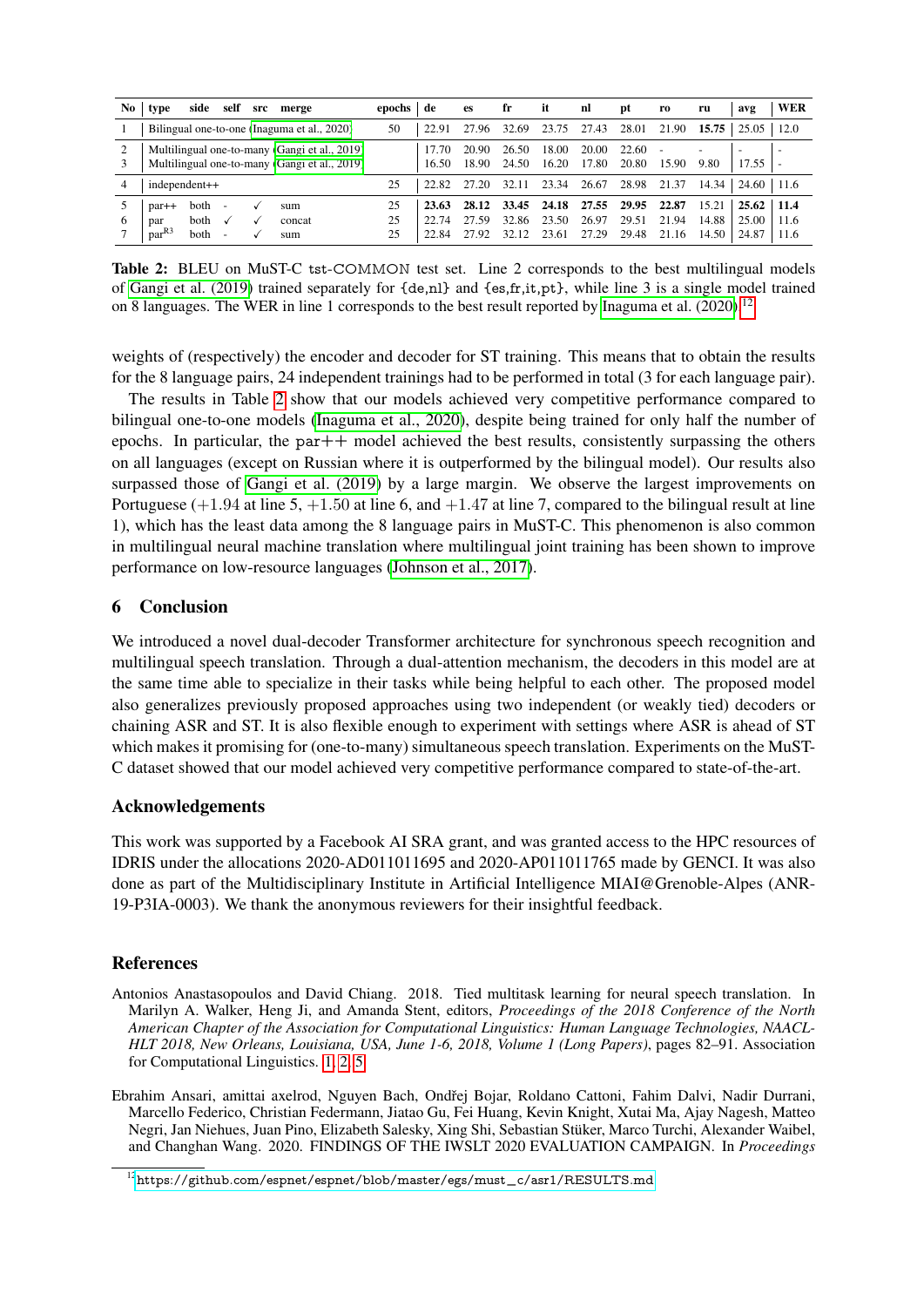*of the 17th International Conference on Spoken Language Translation*, pages 1–34, Online, July. Association for Computational Linguistics. [1](#page-0-1)

- <span id="page-10-7"></span>Jimmy Lei Ba, Jamie Ryan Kiros, and Geoffrey E Hinton. 2016. Layer normalization. *arXiv preprint arXiv:1607.06450*. [3](#page-2-6)
- <span id="page-10-0"></span>Alexandre Bérard, Olivier Pietquin, Christophe Servan, and Laurent Besacier. 2016. Listen and translate: A proof of concept for end-to-end speech-to-text translation. In *NIPS Workshop on End-to-end Learning for Speech and Audio Processing*. [1](#page-0-1)
- <span id="page-10-1"></span>Alexandre Bérard, Laurent Besacier, Ali Can Kocabiyikoglu, and Olivier Pietquin. 2018. End-to-end automatic speech translation of audiobooks. *CoRR*, abs/1802.04200. [1](#page-0-1)
- <span id="page-10-11"></span>Marcely Zanon Boito, William Havard, Mahault Garnerin, Éric Le Ferrand, and Laurent Besacier. 2020. Mass: A large and clean multilingual corpus of sentence-aligned spoken utterances extracted from the bible. In *Proceedings of The 12th Language Resources and Evaluation Conference*, pages 6486–6493. [6](#page-5-4)
- <span id="page-10-6"></span>Shun-Po Chuang, Tzu-Wei Sung, Alexander H. Liu, and Hung-yi Lee. 2020. Worse wer, but better bleu? leveraging word embedding as intermediate in multitask end-to-end speech translation. In Dan Jurafsky, Joyce Chai, Natalie Schluter, and Joel R. Tetreault, editors, *Proceedings of the 58th Annual Meeting of the Association for Computational Linguistics, ACL 2020, Online, July 5-10, 2020*, pages 5998–6003. Association for Computational Linguistics. [8](#page-7-1)
- <span id="page-10-4"></span>Mattia A Di Gangi, Roldano Cattoni, Luisa Bentivogli, Matteo Negri, and Marco Turchi. 2019. Must-c: a multilingual speech translation corpus. In *2019 Conference of the North American Chapter of the Association for Computational Linguistics: Human Language Technologies*, pages 2012–2017. Association for Computational Linguistics. [1,](#page-0-1) [6](#page-5-4)
- <span id="page-10-8"></span>Kunihiko Fukushima and Sei Miyake. 1982. Neocognitron: A self-organizing neural network model for a mechanism of visual pattern recognition. In *Competition and cooperation in neural nets*, pages 267–285. Springer. [3](#page-2-6)
- <span id="page-10-2"></span>Mattia Antonino Di Gangi, Matteo Negri, and Marco Turchi. 2019. One-to-many multilingual end-to-end speech translation. In *IEEE Automatic Speech Recognition and Understanding Workshop, ASRU 2019, Singapore, December 14-18, 2019*, pages 585–592. IEEE. [1,](#page-0-1) [9,](#page-8-2) [10](#page-9-4)
- <span id="page-10-13"></span>Xiaodong He, Li Deng, and Alex Acero. 2011. Why word error rate is not a good metric for speech recognizer training for the speech translation task? In *2011 IEEE International Conference on Acoustics, Speech and Signal Processing (ICASSP)*, pages 5632–5635. IEEE. [8](#page-7-1)
- <span id="page-10-3"></span>Hirofumi Inaguma, Kevin Duh, Tatsuya Kawahara, and Shinji Watanabe. 2019. Multilingual end-to-end speech translation. In *IEEE Automatic Speech Recognition and Understanding Workshop, ASRU 2019, Singapore, December 14-18, 2019*, pages 570–577. IEEE. [1,](#page-0-1) [7](#page-6-3)
- <span id="page-10-9"></span>Hirofumi Inaguma, Shun Kiyono, Kevin Duh, Shigeki Karita, Nelson Enrique Yalta Soplin, Tomoki Hayashi, and Shinji Watanabe. 2020. Espnet-st: All-in-one speech translation toolkit. *arXiv preprint arXiv:2004.10234*. [6,](#page-5-4) [7,](#page-6-3) [9,](#page-8-2) [10](#page-9-4)
- <span id="page-10-10"></span>Javier Iranzo-Sánchez, Joan Albert Silvestre-Cerdà, Javier Jorge, Nahuel Roselló, Adrià Giménez, Albert Sanchis, Jorge Civera, and Alfons Juan. 2020. Europarl-st: A multilingual corpus for speech translation of parliamentary debates. In *ICASSP 2020-2020 IEEE International Conference on Acoustics, Speech and Signal Processing (ICASSP)*, pages 8229–8233. IEEE. [6](#page-5-4)
- <span id="page-10-5"></span>Melvin Johnson, Mike Schuster, Quoc V. Le, Maxim Krikun, Yonghui Wu, Zhifeng Chen, Nikhil Thorat, Fernanda B. Viégas, Martin Wattenberg, Greg Corrado, Macduff Hughes, and Jeffrey Dean. 2016. Google's multilingual neural machine translation system: Enabling zero-shot translation. *CoRR*. [2](#page-1-0)
- <span id="page-10-14"></span>Melvin Johnson, Mike Schuster, Quoc V Le, Maxim Krikun, Yonghui Wu, Zhifeng Chen, Nikhil Thorat, Fernanda Viégas, Martin Wattenberg, Greg Corrado, et al. 2017. Google's multilingual neural machine translation system: Enabling zero-shot translation. *Transactions of the Association for Computational Linguistics*, 5:339–351. [10](#page-9-4)
- <span id="page-10-12"></span>Diederik P. Kingma and Jimmy Ba. 2015. Adam: A method for stochastic optimization. In Yoshua Bengio and Yann LeCun, editors, *3rd International Conference on Learning Representations, ICLR 2015, San Diego, CA, USA, May 7-9, 2015, Conference Track Proceedings*. [7](#page-6-3)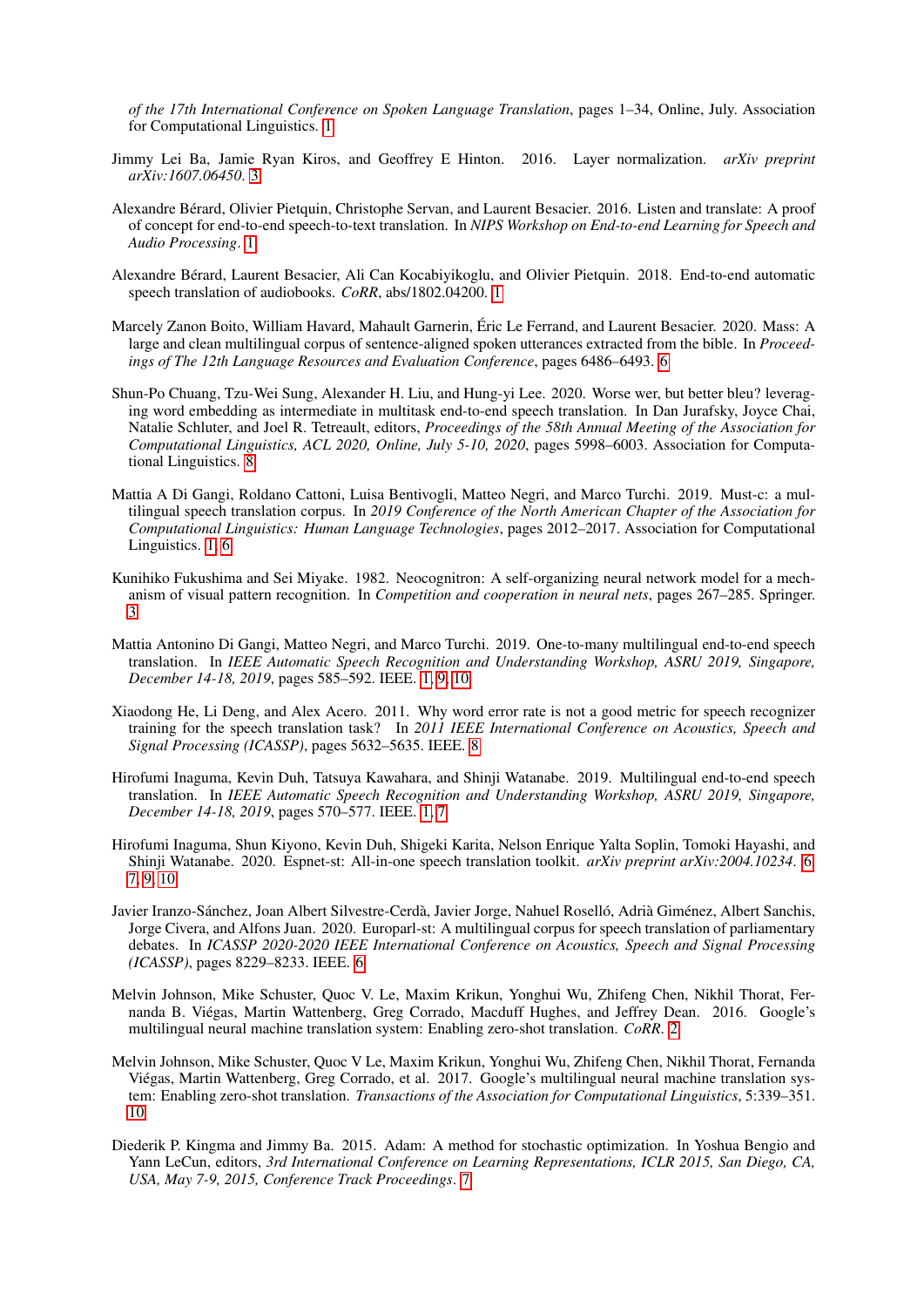- <span id="page-11-13"></span>Tom Ko, Vijayaditya Peddinti, Daniel Povey, and Sanjeev Khudanpur. 2015. Audio augmentation for speech recognition. In *Sixteenth Annual Conference of the International Speech Communication Association*. [7](#page-6-3)
- <span id="page-11-10"></span>Philipp Koehn, Hieu Hoang, Alexandra Birch, Chris Callison-Burch, Marcello Federico, Nicola Bertoldi, Brooke Cowan, Wade Shen, Christine Moran, Richard Zens, et al. 2007. Moses: Open source toolkit for statistical machine translation. In *Proceedings of the 45th annual meeting of the ACL on interactive poster and demonstration sessions*, pages 177–180. Association for Computational Linguistics. [7](#page-6-3)
- <span id="page-11-6"></span>Yann LeCun, Bernhard Boser, John S Denker, Donnie Henderson, Richard E Howard, Wayne Hubbard, and Lawrence D Jackel. 1989. Backpropagation applied to handwritten zip code recognition. *Neural computation*, 1(4):541–551. [3](#page-2-6)
- <span id="page-11-3"></span>Yuchen Liu, Jiajun Zhang, Hao Xiong, Long Zhou, Zhongjun He, Hua Wu, Haifeng Wang, and Chengqing Zong. 2020. Synchronous speech recognition and speech-to-text translation with interactive decoding. In *The Thirty-Fourth AAAI Conference on Artificial Intelligence, AAAI 2020, The Thirty-Second Innovative Applications of Artificial Intelligence Conference, IAAI 2020, The Tenth AAAI Symposium on Educational Advances in Artificial Intelligence, EAAI 2020, New York, NY, USA, February 7-12, 2020*, pages 8417–8424. AAAI Press. [2](#page-1-0)
- <span id="page-11-5"></span>Mingbo Ma, Liang Huang, Hao Xiong, Renjie Zheng, Kaibo Liu, Baigong Zheng, Chuanqiang Zhang, Zhongjun He, Hairong Liu, Xing Li, Hua Wu, and Haifeng Wang. 2019. STACL: Simultaneous translation with implicit anticipation and controllable latency using prefix-to-prefix framework. In *Proc. of ACL*. [3](#page-2-6)
- <span id="page-11-8"></span>Toan Q Nguyen and Julian Salazar. 2019. Transformers without tears: Improving the normalization of selfattention. *arXiv preprint arXiv:1910.05895*. [3](#page-2-6)
- <span id="page-11-15"></span>Kishore Papineni, Salim Roukos, Todd Ward, and Wei-Jing Zhu. 2002. Bleu: a method for automatic evaluation of machine translation. In *Proceedings of the 40th annual meeting of the Association for Computational Linguistics*, pages 311–318. [7](#page-6-3)
- <span id="page-11-14"></span>Daniel S. Park, William Chan, Yu Zhang, Chung-Cheng Chiu, Barret Zoph, Ekin D. Cubuk, and Quoc V. Le. 2019. Specaugment: A simple data augmentation method for automatic speech recognition. In Gernot Kubin and Zdravko Kacic, editors, *Interspeech 2019, 20th Annual Conference of the International Speech Communication Association, Graz, Austria, 15-19 September 2019*, pages 2613–2617. ISCA. [7](#page-6-3)
- <span id="page-11-16"></span>Matt Post. 2018. A call for clarity in reporting bleu scores. In *Proceedings of the Third Conference on Machine Translation: Research Papers*, pages 186–191. [7](#page-6-3)
- <span id="page-11-12"></span>Daniel Povey, Arnab Ghoshal, Gilles Boulianne, Lukas Burget, Ondrej Glembek, Nagendra Goel, Mirko Hannemann, Petr Motlicek, Yanmin Qian, Petr Schwarz, et al. 2011. The kaldi speech recognition toolkit. In *IEEE 2011 workshop on automatic speech recognition and understanding*. IEEE Signal Processing Society. [7](#page-6-3)
- <span id="page-11-11"></span>Rico Sennrich, Barry Haddow, and Alexandra Birch. 2016. Neural machine translation of rare words with subword units. In *Proceedings of the 54th Annual Meeting of the Association for Computational Linguistics, ACL 2016, August 7-12, 2016, Berlin, Germany, Volume 1: Long Papers*. The Association for Computer Linguistics. [7](#page-6-3)
- <span id="page-11-4"></span>Matthias Sperber, Graham Neubig, Jan Niehues, and Alex Waibel. 2019. Attention-passing models for robust and data-efficient end-to-end speech translation. *Transactions of the Association for Computational Linguistics*, 7:313–325. [2,](#page-1-0) [5](#page-4-4)
- <span id="page-11-2"></span>Matthias Sperber, Hendra Setiawan, Christian Gollan, Udhyakumar Nallasamy, and Matthias Paulik. 2020. Consistent transcription and translation of speech. *CoRR*, abs/2007.12741. [1,](#page-0-1) [5,](#page-4-4) [8](#page-7-1)
- <span id="page-11-9"></span>Christian Szegedy, Vincent Vanhoucke, Sergey Ioffe, Jon Shlens, and Zbigniew Wojna. 2016. Rethinking the inception architecture for computer vision. In *Proceedings of the IEEE conference on computer vision and pattern recognition*, pages 2818–2826. [6](#page-5-4)
- <span id="page-11-0"></span>Ashish Vaswani, Noam Shazeer, Niki Parmar, Jakob Uszkoreit, Llion Jones, Aidan N Gomez, Łukasz Kaiser, and Illia Polosukhin. 2017. Attention is all you need. In *Advances in neural information processing systems*, pages 5998–6008. [1,](#page-0-1) [2,](#page-1-0) [3,](#page-2-6) [7](#page-6-3)
- <span id="page-11-7"></span>Qiang Wang, Bei Li, Tong Xiao, Jingbo Zhu, Changliang Li, Derek F Wong, and Lidia S Chao. 2019. Learning deep transformer models for machine translation. In *Proceedings of the 57th Annual Meeting of the Association for Computational Linguistics*, pages 1810–1822. [3](#page-2-6)
- <span id="page-11-1"></span>Changhan Wang, Juan Pino, Anne Wu, and Jiatao Gu. 2020a. Covost: A diverse multilingual speech-to-text translation corpus. In *Proceedings of The 12th Language Resources and Evaluation Conference*, pages 4197– 4203, Marseille, France, May. European Language Resources Association. [1,](#page-0-1) [6](#page-5-4)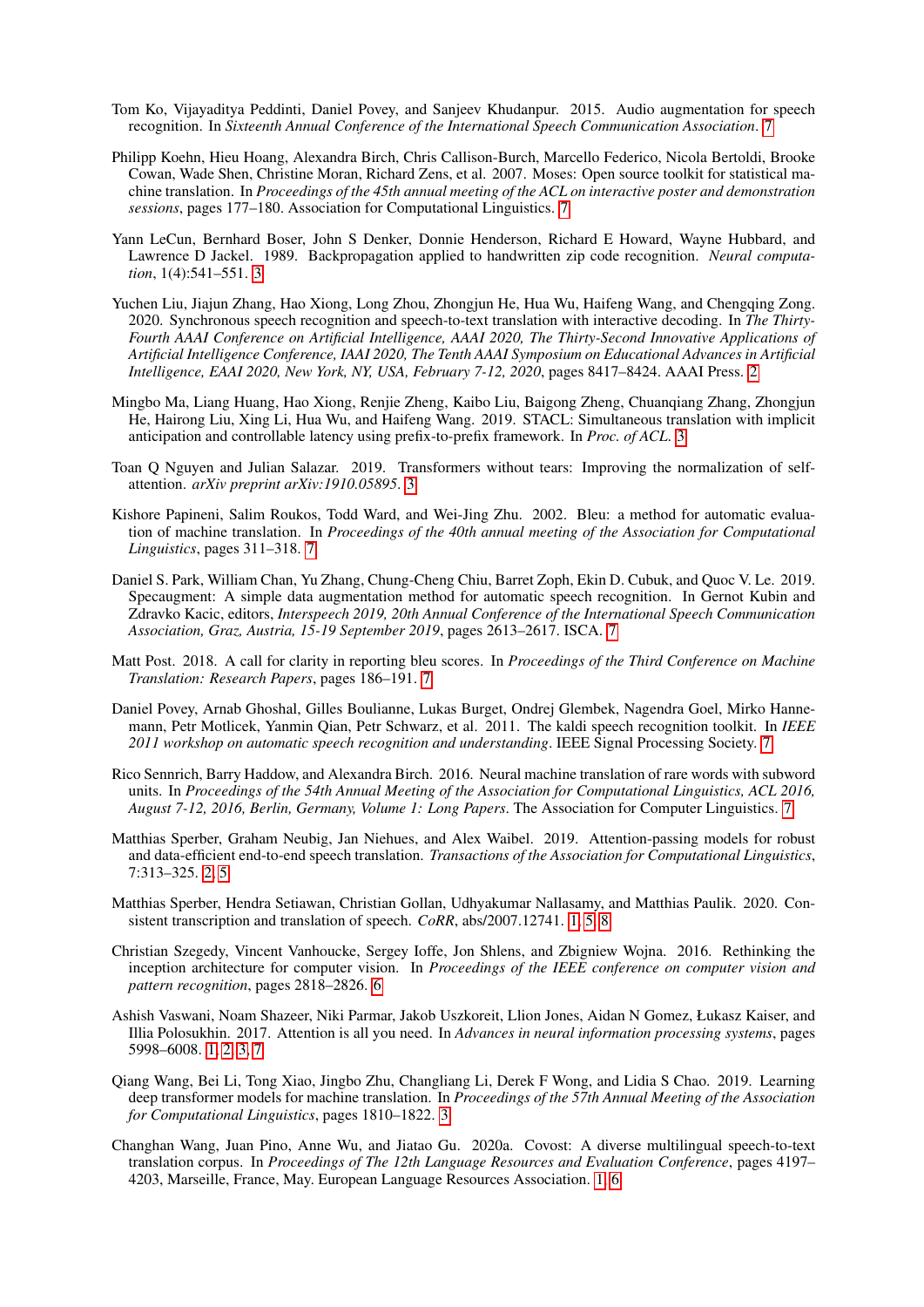- <span id="page-12-1"></span>Changhan Wang, Anne Wu, and Juan Pino. 2020b. Covost 2: A massively multilingual speech-to-text translation corpus. *arXiv preprint arXiv:2007.10310*. [6](#page-5-4)
- <span id="page-12-2"></span>Chengyi Wang, Yu Wu, Shujie Liu, Ming Zhou, and Zhenglu Yang. 2020c. Curriculum pre-training for end-to-end speech translation. In Dan Jurafsky, Joyce Chai, Natalie Schluter, and Joel R. Tetreault, editors, *Proceedings of the 58th Annual Meeting of the Association for Computational Linguistics, ACL 2020, Online, July 5-10, 2020*, pages 3728–3738. Association for Computational Linguistics. [7](#page-6-3)
- <span id="page-12-0"></span>Ron J. Weiss, Jan Chorowski, Navdeep Jaitly, Yonghui Wu, and Zhifeng Chen. 2017. Sequence-to-sequence models can directly translate foreign speech. In Francisco Lacerda, editor, *Interspeech 2017, 18th Annual Conference of the International Speech Communication Association, Stockholm, Sweden, August 20-24, 2017*, pages 2625–2629. ISCA. [1](#page-0-1)

## Appendix

<span id="page-12-3"></span>We present the detailed model architecture for the *cross dual-decoder Transformer* in Figure [3.](#page-12-3) Detailed WER results on MuST-C dev set are presented in Table [3.](#page-13-0)



Figure 3: The *cross* dual-decoder Transformer. Unlike the *parallel* dual-decoder Transformer, here one decoder attends to the previous decoding-step outputs of the other and there is no interaction between their hidden states.